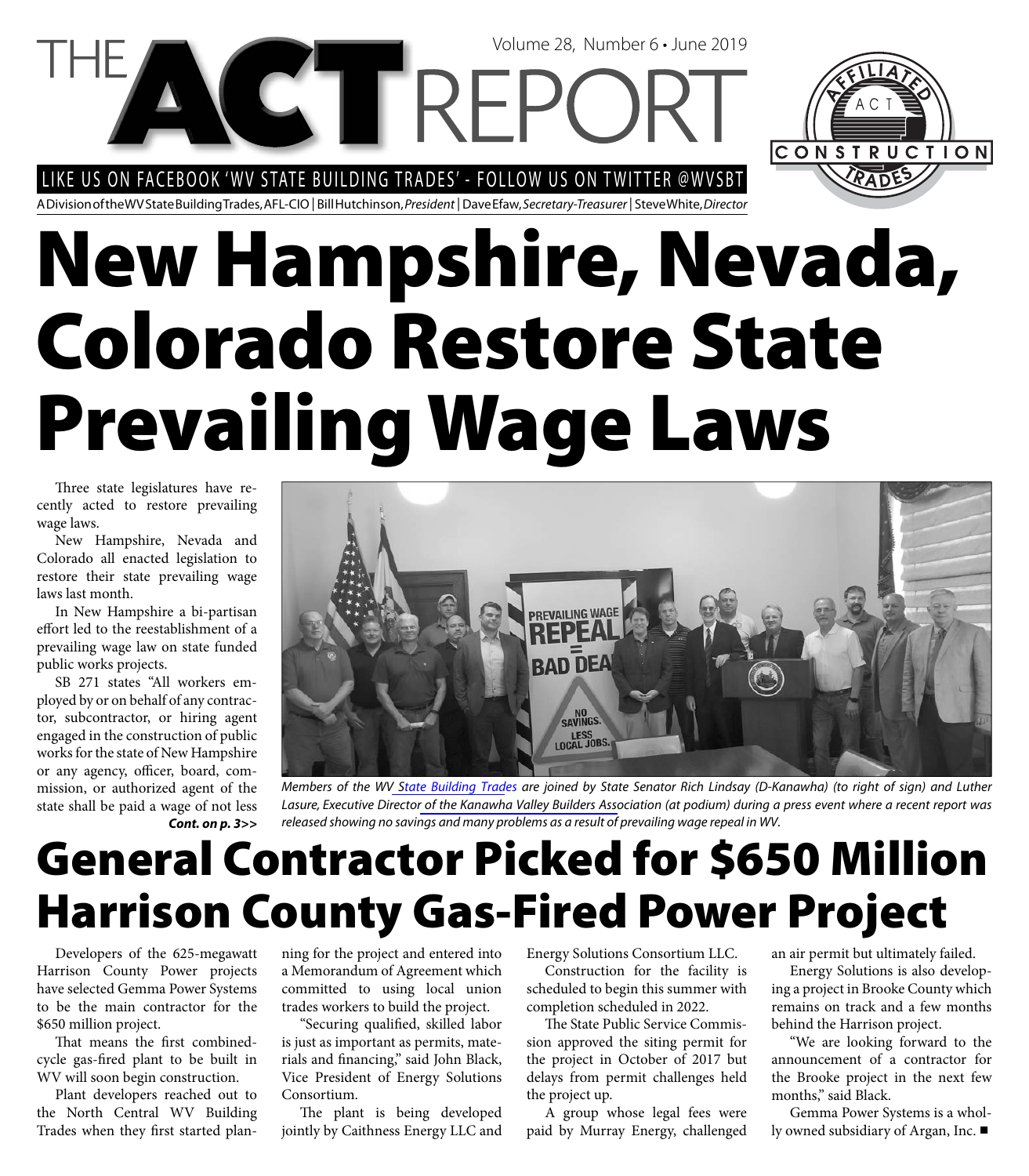# **\$165 Million Wind Project Proposed in Grant and Mineral** *Black Rock Wind*

A new wind project called Black Rock Wind LLC has applied to the WV Public Service Commission for a permit to install up to 29 turbines in Grant and Mineral Counties.

The Developer, Clearway Energy Group, has signed an agreement with the North Central WV Building Trades to use local union construction workers to build the project.

According to the application the final details are still being ironed out, depending on the turbines used, the output of the project will be between 110 and "nameplate" ca-

pacity. The term nameplate capacity means the maximum a turbine can produce, but because the wind does not always cooperate the actual output will be less. The rated nameplate capacity of each turbine will be between 3.6 to 5.8 Megawatts.

For purposes of preliminary engineering and layout, the project has been designed for up to 29 Siemens Gamesa Model SGRE145 turbines, each with a 4.8 MW nameplate capacity. The total turbine height when the blade is in the highest position is approximately 180 meters (590 ft.).

The construction cost of the Project is expected to be between \$146.0 and \$165.6 million.

Clearway Energy Group purchased the project from Laurel Renewable Partners,

"We appreciate Clearway's commitment to use local union construction workers to build this wind project... These are good jobs for our members."

#### **Natalie Stone**

170 megawatts of North Central WV Building Trades Council ing the construc-Executive Director

Laurel and Clearway are developing the project together under a joint development arrangement. Clearway also owns the nearby Pinnacle Wind Farm in Mineral County which was built by local union labor and completed in 2012. According to

LLC in early 2018.

news reports, durtion phase Black

Rock is expected to create 290 jobs, representing approximately \$14 million in labor payroll and \$44 million in regional economic output.

"We appreciate Clearway's commitment to use local union construction workers to build this wind project," said Natalie Stone, Executive Director of the North Central WV Building Trades Council. "These are good jobs for our members."

Clearway hopes to start construction on Black Rock next year, with commercial operations beginning in  $2021.$ 

### **Are You Signed up to get the ACT Report in your InBox? This function is temporarily out of order. We apologize for the inconvenience and will notify you when it becomes available.**

### **132 Holds 7th Annual Equipment Rodeo Held**



Approximately 500 members and family attended the 7th annual equipment rodeo hosted by [Operating Engineers Local 132](www.iuoe132.org/) on Sunday, June 9.

The event was held at their apprenticeship and training center located in Jackson County.

There was a cook-out and family games including a fishing contest for kids.

Members competed in five events using various pieces of equipment.

"Local 132 members work hard and are proud of what they accomplish," said Chuck Parker, Business Manager of Local 132. "This is simply a membership appreciation event to recognize the people who make up Local 132."

### **Teachers and Trades Discuss Special Session**



Jenny Craig, President of the Ohio County Education Association, (upper right) updates members of the [Upper Ohio Valley Building Trades](http://www.ovbtc.us/)  Council about the fight teachers and school service personnel face at the West Virginia Legislature during the extended special session. The June 11 meeting was held in Steubenville.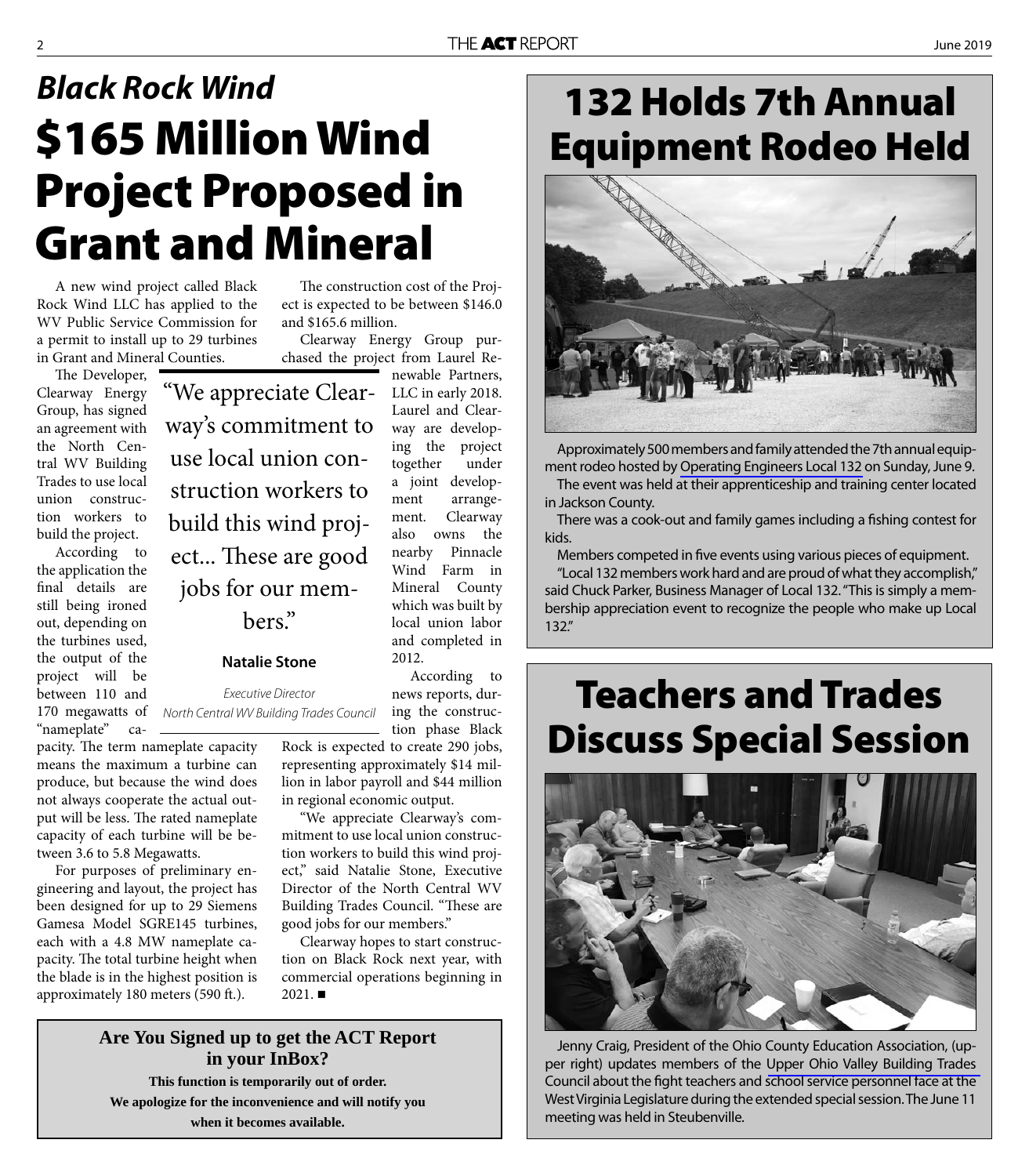# **Beech Ridge Wind Phase Two Underway** *20 Turbines Added*

Invenergy LLC, the developer of the Beech Ridge Wind LLC, has awarded contracts to several contractors for the second phase of the project.

Bowen Engineering, Barnhart Crane and Rigging, Henkels & Mc-Coy and Elgin Power who are some of the contractors who have been awarded portions of the 20-turbine project which started this month.

Located in Greenbrier and Nicholas Counties the first phase of Beech

Ridge completed in 2010 included 67 turbines, 12 miles of transmission lines, a substation and an office.

The project was originally approved for 124 turbines in 2008 but was cut back when its permits were questioned in Federal Court regarding endangered bat habitat.

Phase two was first reported in 2017 and it looked like Bolt Construction would do the job, but the project was further delayed pending financing and Bolt is no longer in-

volved.

This time around Invenergy is acting as their own general contractor.

During the years the project has been delayed, technology has advanced to allow for larger capacity turbines and longer blades.

These minor changes had to be approved by the state Public Service Commission.

The second phase had included 33 locations, but that number was reduced to 20 to accommodate permit issues.

Chicago based Invenergy and the Charleston Building Trades have a Memorandum of Agreement ensuring local union construction workers will build the project.

"We look forward to a good project after so many delays," said Paul Breedlove, Business Manager for the Charleston Building and Construction Trades Council.

Completion is expected by the end of the year. ■

# **Sheet Metal Workers LU 33 Informs Public About Appalachian Heating**

Members of Sheet Metal Workers Local 33 have been informing the public about the dangerous history of a contractor called Appalachian Heating.

Over Memorial Day weekend members of Local 33 went to nine Lowes stores in the state to hold banners and pass out a flyer alerting the public to past problems associated with Appalachian Heating. Lowes refers customers to Appalachian.

On January 30, 2007, four people

were killed and five others were seriously injured when propane vapors from a storage tank ignited and exploded at the Little General convenience store and gas station in Ghent, West Virginia.

Appalachian Heating was named in the accident report.

https://[www.csb.gov/little-gener](www.csb.gov/little-general-store-propane-explosion/)al-store-propane-explosion/

In addition, workers for Appalachian have been trying to organize for better wages, hours and working



Sheet Metal Workers Local 33 organizer Andy Wray (left) and member Billy Lovejoy hold a banner at the Summersville Lowes store over Memorial Day Weekend informing the public about Appalachian Heating, a contractor referred by Lowes.

conditions but have met illegal resistance by the company.

To date 20 unfair labor practice charges have been filed with the National Labor Relation Board on

# *PW Laws*

#### *Continued from Page 1*

than the minimum prevailing hourly rate of wages and benefits for work of a similar character in the county in which the work is performed."

The measure includes strong enforcement language including fines and debarment for violators.

In Nevada the legislature rolled back measures enacted in 2015 which weakened the states prevailing wage law.

A republican led legislature in 2015 raised the threshold for projects to require contractors pay prevailing wage from \$100,000 to \$250,000.

They also directed the Labor Commissioner to set prevailing wages for public school and higher education construction projects at 90 percent of what would be required for other public works projects.

The new measure signed on May 28 restores the law to what it was before 2015.

In Colorado a bill which began as

behalf of these workers regarding alleged violations of federal labor law.

The NLRB has already issued complaints on four of the charges and more are expected.

an apprenticeship requirement for public construction was amended to restore prevailing wage on projects costing more than \$500,000.

The Colorado Quality Apprenticeship Training Act of 2019 was officially signed into law on May 29.

According to Colorado State University-Pueblo economics professor Kevin Duncan, the bill started as an apprenticeship bill but then contractor associations, including both union and nonunion companies, joined with the building trades to add the prevailing wage language.

"Even as we face dire consequences in West Virginia due to the repeal of prevailing wage we are encouraged by what is going on in other states to restore it," said Dave Efaw, Secretary-Treasurer of the WV State Building Trades.

"If they can do it in New Hampshire, Nevada and Colorado we can get it back in West Virginia."